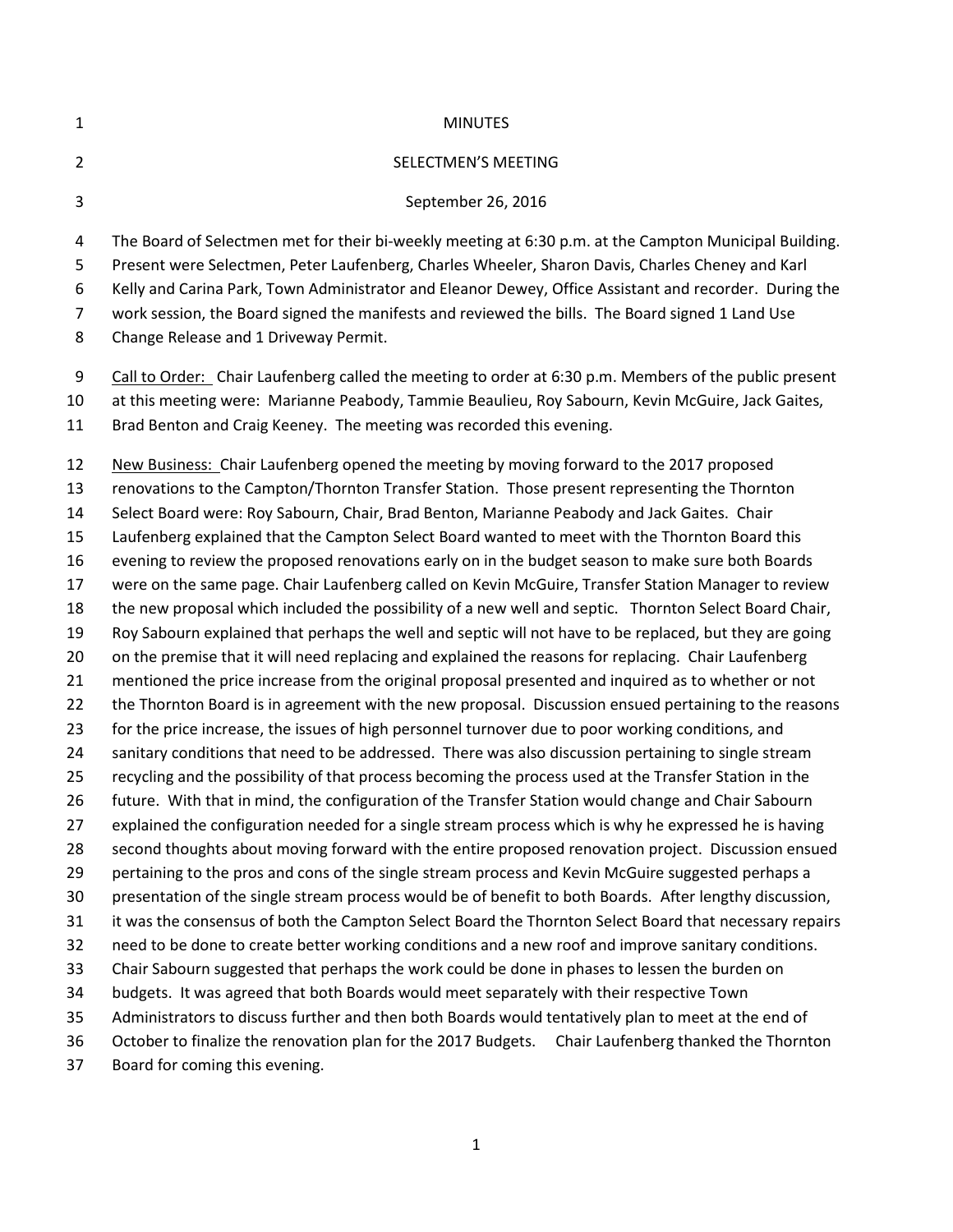- Selectmen's Work Session Continued: Chair Laufenberg called on Carina regarding a Financial Update.
- Carina informed the Board that they all have copies of the updated budget as of Friday, September 23,
- 2016. She also pointed out that the Highway budget does not have the paving included as yet because
- they have not finished. Carina stated (from what she has been told) the paving should be finished next
- week. Carina explained some changes to the Profit and Loss Report and that she and Diane
- (bookkeeper) will be working with the auditors to revise the report to meet GAAP requirements. Other
- 44 than that, she expressed that each Department appears to be in good shape starting into the  $3^{rd}$  quarter.
- Approval of Minutes: Chair Laufenberg inquired if there were any revisions or concerns regarding the
- Public Minutes and Non-public Minutes of September 12, 2016. **After a revision made by Selectmen**
- **Davis to the Public Minutes, a Motion was made to approve the Public Minutes of September 12, 2016**
- **as revised and the Non-Public Minutes as written. The Motion was seconded and with a roll call vote,**
- **the Public Minutes were unanimously approved as revised and the Non-Public Minutes were**
- **unanimously approved as written.**

Privilege of the Floor: Chair Laufenberg called on Craig Keeney who inquired when the repairs will be

done to the Blair Bridge. Carina explained that she has calls out to contractors to get estimates and it

- will include the side panels which were part of a previous repair project that had not been completed.
- Some Board members confirmed that they were not aware that the job was incomplete. Mr. Keeney
- expressed that both the Road Agent and the Police Chief knew about the needed incomplete repairs and
- he expressed his concern that it has taken this long for action to be taken, and, it has taken another
- incident to occur in order for it to be addressed. Chair Laufenberg reconfirmed that it is now in the works.
- Chair Laufenberg called on Selectman Cheney who inquired as to who made the assessment as to what
- damage occurred to the Bridge. He expressed concern about braces possibly broken as it has been
- determined the truck was overweight and no charges have been brought against the driver. Selectman
- Cheney pointed out that a weight limit has been clearly posted and complies with the State
- recommendations. Selectman Davis also informed the Board that the height limit sign on the East side is
- missing and she inquired if the hanging height limit signs could be put back up at the entrance on both
- sides of the bridge as they did deter vehicles from crossing the bridge that were overweight and over
- the height limit. Discussion ensued concerning the pros and cons of the hanging height limit signs
- including camera interference and the State plows had issues.
- Chair Laufenberg called on Craig Keeney who inquired if he could get a copy of expenditures on the gravel budget and the Board concurred. Selectman Davis also asked that all Board members get a copy.
- Mr. Keeney stated that the last issue he would like to discuss is why the Town loader was being used in
- the Town of Thornton moving material around? Selectman Cheney confirmed that he witnessed the
- Town loader being used to move material around near the vicinity of the Neighborfest project, just over
- the Town line in to Thornton. It was also confirmed that the Campton Town truck was hauling and
- dumping material. Selectman Cheney stated that he called the Road Agent, and the Road Agent
- informed him that he had material from Miclon Road that he had to get rid of and had no place to dump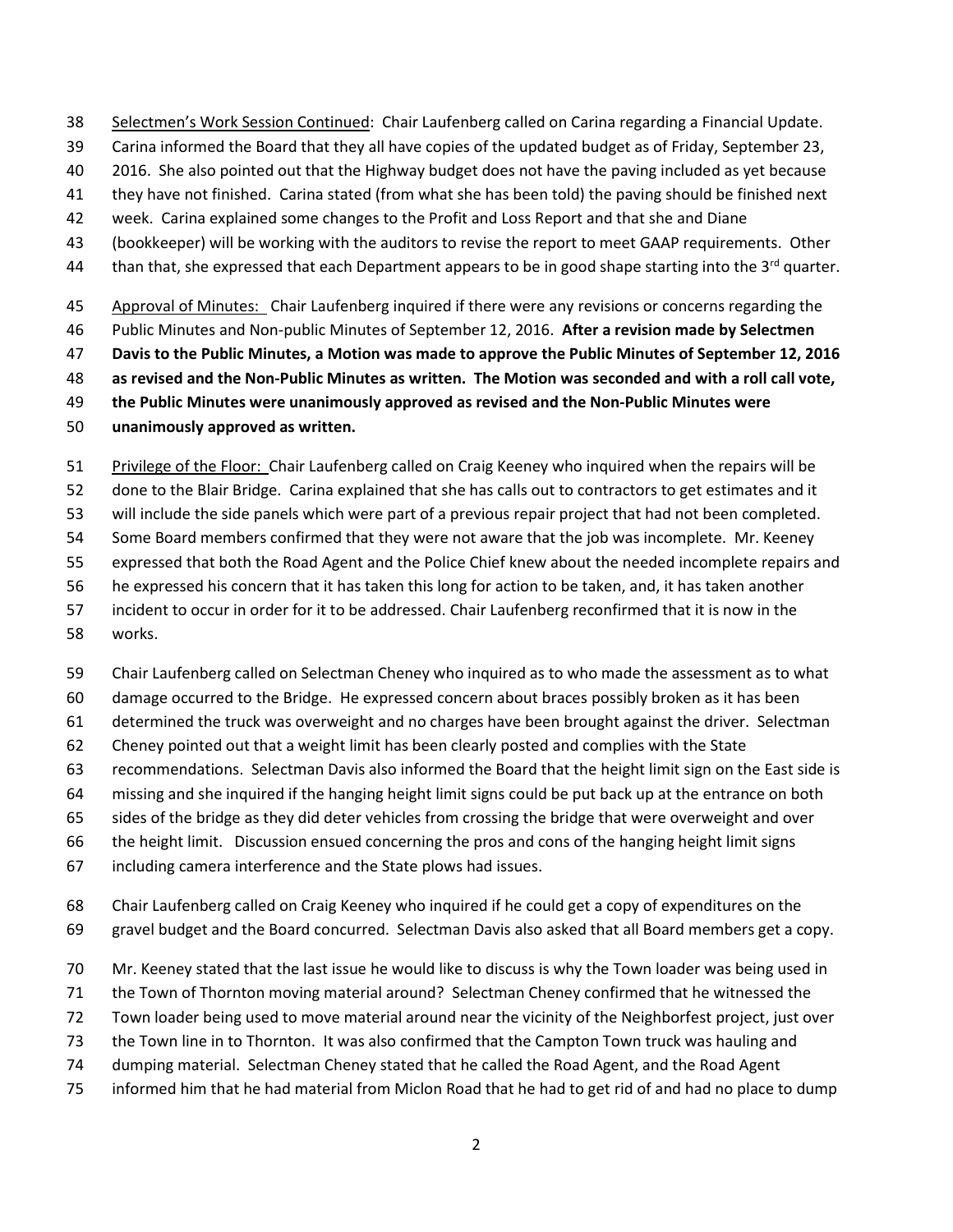- it in Town. The Road Agent informed him that he received permission from Selectman Davis and
- Selectman Laufenberg to do the project. Chair Laufenberg acknowledged that he did speak with the
- Road Agent; however, he was under the impression that the material was going to be dumped in the
- vicinity of where they were working, not hauled across Town. Selectmen Cheney and Craig Keeney both
- expressed concern that the loader was being used for personal use. In addition, it was mentioned that
- the material could have been dumped in the Town of Campton, as in the process of hauling, there were
- areas that the Town truck passed where the material could have been dumped. Chair Laufenberg
- informed Mr. Keeney that the Board will be speaking to the Road Agent next week regarding this
- matter.
- New Business continued: Chair Laufenberg continued the meeting by returning to New Business and
- called on Carina regarding Proposed Personnel Policy Revisions. Carina informed the Board that each
- Board member has been provided a copy of the first 14 pages of the proposed policy which is the
- 88 template received from Town Attorneys. It mainly pertains to the legal language. However, she did
- mention the section entitled, "Introductory Period". She pointed out that this is one item the Board
- should think about as far as time period specified for an "Introductory Period" for a new hire.
- Discussion ensued, however, no decision was made this evening.
- 92 Correspondence: Carina informed the Board that Virginia Stickney Erickson has expressed interest in
- the Fire Commissioner's position. Carina gave a little background regarding Ms. Erickson and Selectman
- Davis expressed that she was very well qualified. The Board concurred to invite Ms. Erickson to meet
- with the Board and Carina will make the arrangements.
- Carina stated that unfortunately Harvard Pilgrim will no longer be offering the health insurance program
- that we currently have so she contacted Jennah Partington to set up an appointment to review options
- before the budget season. Chair Laufenberg has offered to be present for the meeting.
- A letter was received from the U.S. Board of Geographic Name Changes in regard to the request to
- change the name of Bog Pond. The request was denied, and the name of the Pond will remain "Bog
- Pond". Discussion ensued pertaining to old records relating back to the name of the Pond being
- "Rowbartwood Pond". The Board confirmed that when the request was made, the Board agreed they
- wanted the Pond name to remain being recognized as "Bog Pond".
- Carina stated that notice was received, for the Board's information, that property owners at 107 Mason
- Road have to apply for a dam permit through the State of NH Department of Environmental Services,
- since the pond that has been constructed on the property exceeds State requirements.
- Carina gave an update regarding the meeting with the Friends of the Pemi pertaining to Livermore Falls.
- She stated that it was her impression that the State is going to move forward with this project whether
- 109 or not there was Town support.. She explained that their goal is to keep the Holderness side a
- recreation area and the Campton side a historic area. They are proposing constructing a parking lot on
- the Campton side and then a wood plank walkway from the parking lot to a number of observation
- decks with informational kiosks along the way. They have no plans at present to create an access to the
- beach, other than removing some brush. Discussion ensued pertaining to the same concerns relating to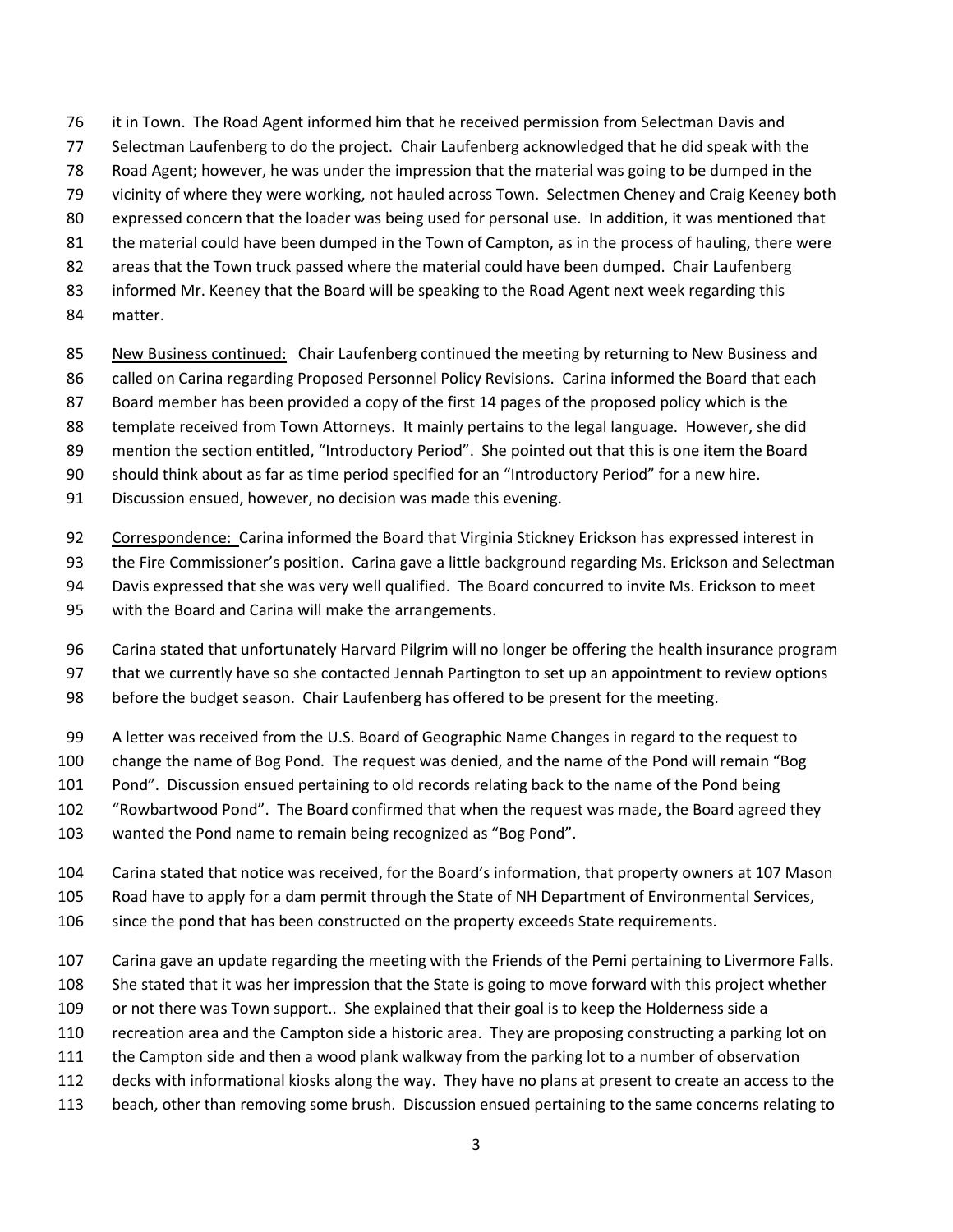- the site being dangerous, and the fact that fees were being charged on the Holderness side has created
- more activity on the dangerous side. It was acknowledged at the meeting that the monitor for the
- Holderness side will be designated to attend the Campton side on a scheduled basis. The question
- presented to Carina at the meeting (to bring back to the Board) was if the Town would be willing to
- contact Town Attorney to find out who the owner of the Pumpkin Seed Bridge is. Selectman Kelly
- reminded the Board that research was done on this matter by Bob Pulsifer and it was determined that
- the property was abandoned by Stuart Whitehouse; therefore it reverts to the Estate or the State.
- 121 Carina stated that the State does not claim ownership. Chair Laufenberg inquired as to what is next on
- the project. Carina stated that they will continue to have monthly meetings and she is willing to attend;
- however, she will keep the Board aware of upcoming meetings as they are scheduled.
- Carina also informed the Board that the Emergency Management Director position is still open and Ron
- Reynolds does not want to continue in the position as interim Director**. Discussion ensued, and**
- **Selectman Kelly volunteered to be interim Emergency Management Director. A Motion was made**

**and seconded to appoint Selectman Karl Kelly Interim Emergency Management Director. With a roll** 

- **call vote, the Motion was unanimously approved.**
- **Non-Public Session in accordance with RSA 91:3, II (a-i): A Motion was made and seconded to go into**
- **Non- Public Session under RSA 91:3, II (a-i), and with a roll call vote, the Board went into Non-Public**
- **Session at 7:55 p.m. The Board came out of Non-Public Session at 8:30 p.m.**
- **Chair Laufenberg continued the Public Meeting and a Motion was made by Selectman Charles**
- **Wheeler to seal the Non-Public Minutes, the Motion was seconded and with a roll call vote, the**
- **Motion was unanimously approved to seal the Non-Public Minutes.**
- Board Concerns and Directives: Chair Laufenberg made inquiry of each Board member. Chair
- Laufenberg called on Selectman Kelly who inquired about hiring a part-time maintenance person.
- Discussion ensued pertaining to hiring a property management firm vs. a part-time person. The
- consensus was a part-time person. The need for an experienced commercial maintenance person was
- also mentioned due to technical and mechanical equipment issues. **The Board agreed to include the**
- **position in the 2017 Budget and the Board will review cost effectiveness for tasks now being**
- **contracted out vs. a maintenance person handling the tasks.**
- **Non-Public Session in accordance with RSA 91:3, ll (a-i): Selectman Wheeler requested a Non-Public**
- **Session and a Motion was made and seconded to go into Non-Public under RSA 91:3, ll (a-i), and with**
- **a roll call vote, the Board went into Non-Public Session at 8:35 p.m. The Board came out of Non-**
- **Public Session at 8:40 p.m.**
- **Chair Laufenberg continued the Public Meeting and a Motion was made by Selectman Wheeler to seal**
- **the Non-Public Minutes. The Motion was seconded and with a roll call vote, the Motion was**
- **unanimously approved to seal the Non Public Minutes.**
-